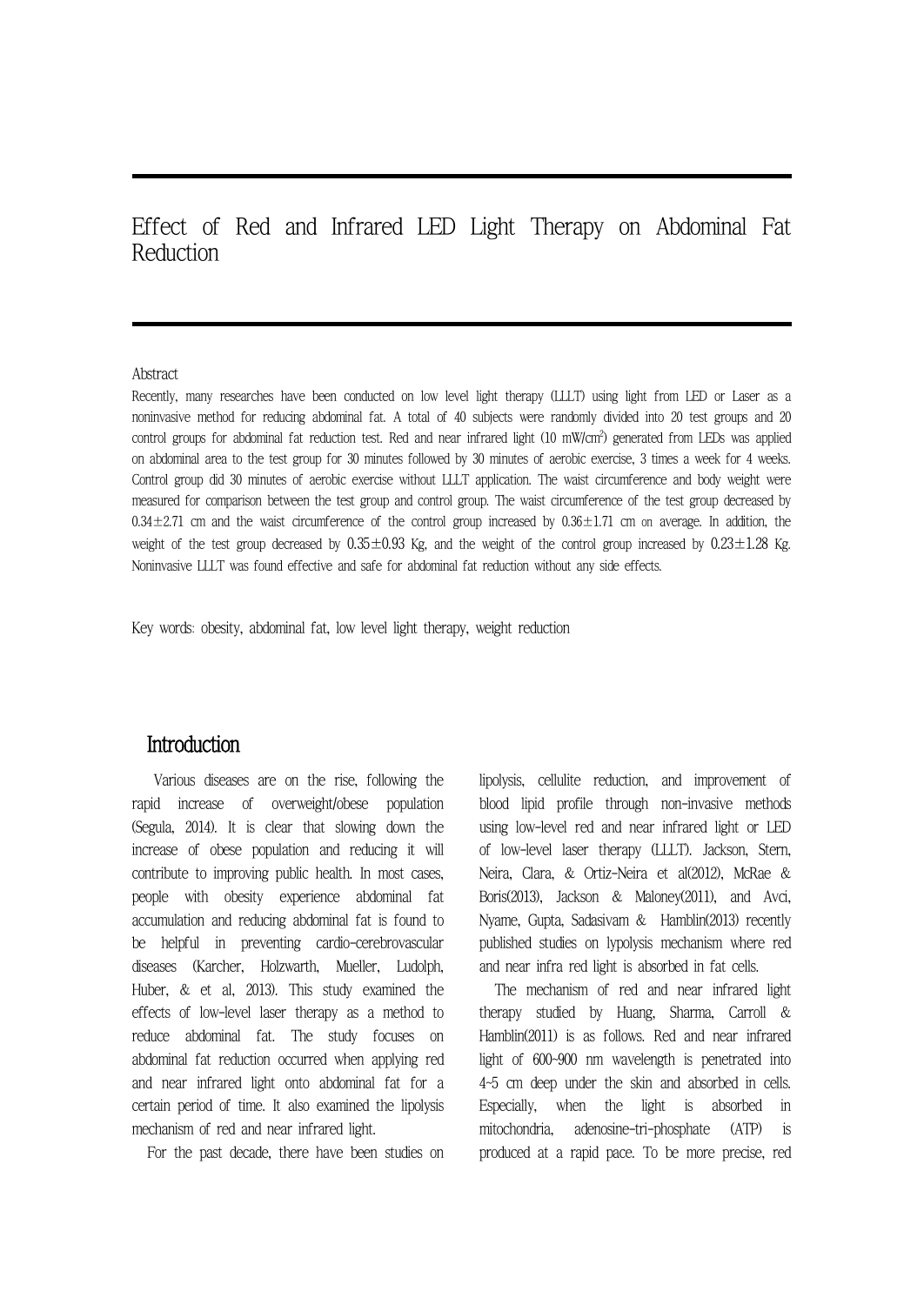or near infrared light is absorbed in cytochrome c oxidase (COO) that helps the production of ATP and releases free radical at the same time. Signaled by released free radical, production of RNA and DNA is activated in the cells.

According to Huang et al(2011), COO of picture 1 is a high-performance optical absorber. COO produces ATP, aided by oxygen, but nitric oxide (NO) produced by mitochondria prevents COO from absorbing oxygen, thereby making it difficult to produce ATP. When light of 600~900 nm wavelength is applied to COO, COO starts to absorb the light and produce ATP in mitochondria by releasing nitric oxide and absorbing oxygen.



Picture 1. APT production in the cell caused by low-level laser therapy (LLLT) (When light is absorbed in optical absorber in mitochondria, APT production increases and nitic oxide is released.)

When mitochondria in cells absorbs light, it such as Alzheimer's and Parkinson's disease. activates ATP production and free radical is formed, followed by RNA and DNA synthesis and cellular multiplication caused by a series of biochemical reaction. According to Hawkins & Abrahamse(2005), Yamaura, Yao, Yaroslavsky, Cohen, Smotrich, & Kochevar(2009), Daniel & Sauder(2010), Arany, Cho, Hunt, Sidhu, Shin et al(2014), Rojas, Bruchey, Gonzalez-Lima(2012) and Gonzalez-Lima, Barksdale, Rojas(2014), there is a lot of remedial value in applying red and near infrared light onto the skin through such mechanism. Especially, clinical papers show that it has been proven effective at pain relief, skin improvement, wound healing, hair regrowth, and improvement in degenerative neuritis,

Neira, Ramirez, Ortiz, Solarte, and Sequeda et al(2002) published papers saying that fat in body parts, such as abdomen, thighs, arms, and buttocks, can be reduced by applying red and near infrared light to fat cells. According to paper by Avci et al(2013), red and near infrared light is proven effective in cellulite/fat reduction, fat loss in blood vessels, and so on. When red and near infrared light is projected onto fat cells, fat cells absorb light, forming transitory pores on adipose cell membrane which makes it possible for fat cells to make it out of the membrane as in the picture 2. Picture 3 shows transitory pores on adipose cell membrane which has absorbed red and near infrared light.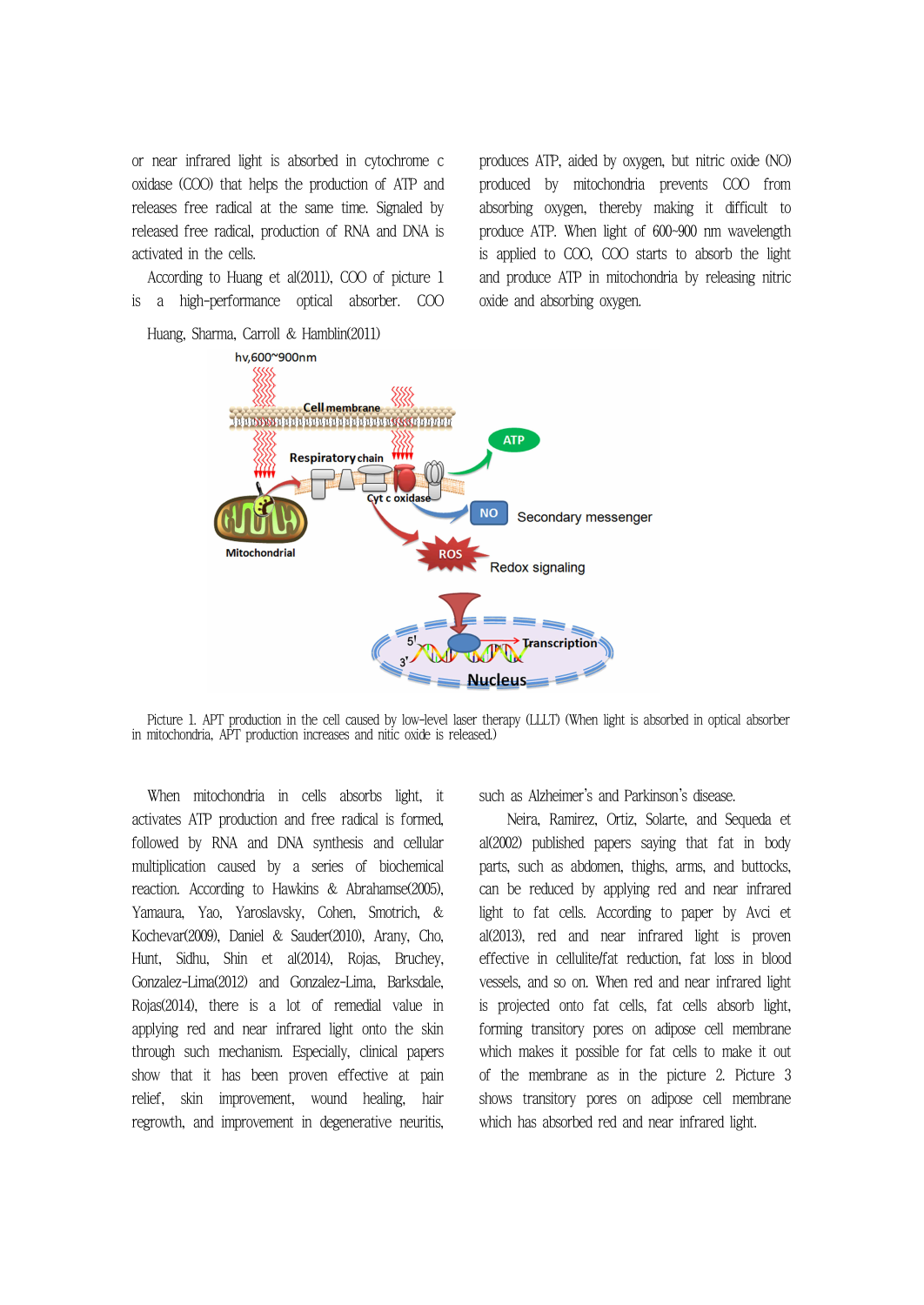

Picture 2. Scanning electron microscopy (SEM) images of transitory pores formed in cell membrane of adipocytes following LLLT(Neira R, Arroyave J, Ramirez H, Ortiz CL, Solarte E, Sequeda F, Gutierrez MI., 2002).



Picture 3. Scanning electron microscopy (SEM) images of adipocytes following LLLT(Neira R, Arroyave J, Ramirez H, Ortiz CL, Solarte E, Sequeda F, Gutierrez MI., 2002).

 Avci et al(2013) presented various experiments to reduce fat as in picture 4 and also showed that non-invasive methods using LLLT have become common nowadays.

Picture 4. Examples of LLLT devices. This figure shows four of the light source devices that either been approved or clinically applied for fat reduction. A: The EML low-level laser for laser assisted liposuction from Erchonia Medical, Inc. B: The Zerona LipoLaser for noninvasive body contouring from Erchonia Medical, Inc. C: The NovoThor LED canopy for weight loss from Thor Photomedicine (Chesham, Bucks, UK). D: The SmoothShapes system for cellulite reduction from Eleme Medical(Huang, Sharma, Carroll & Hamblin, 2011).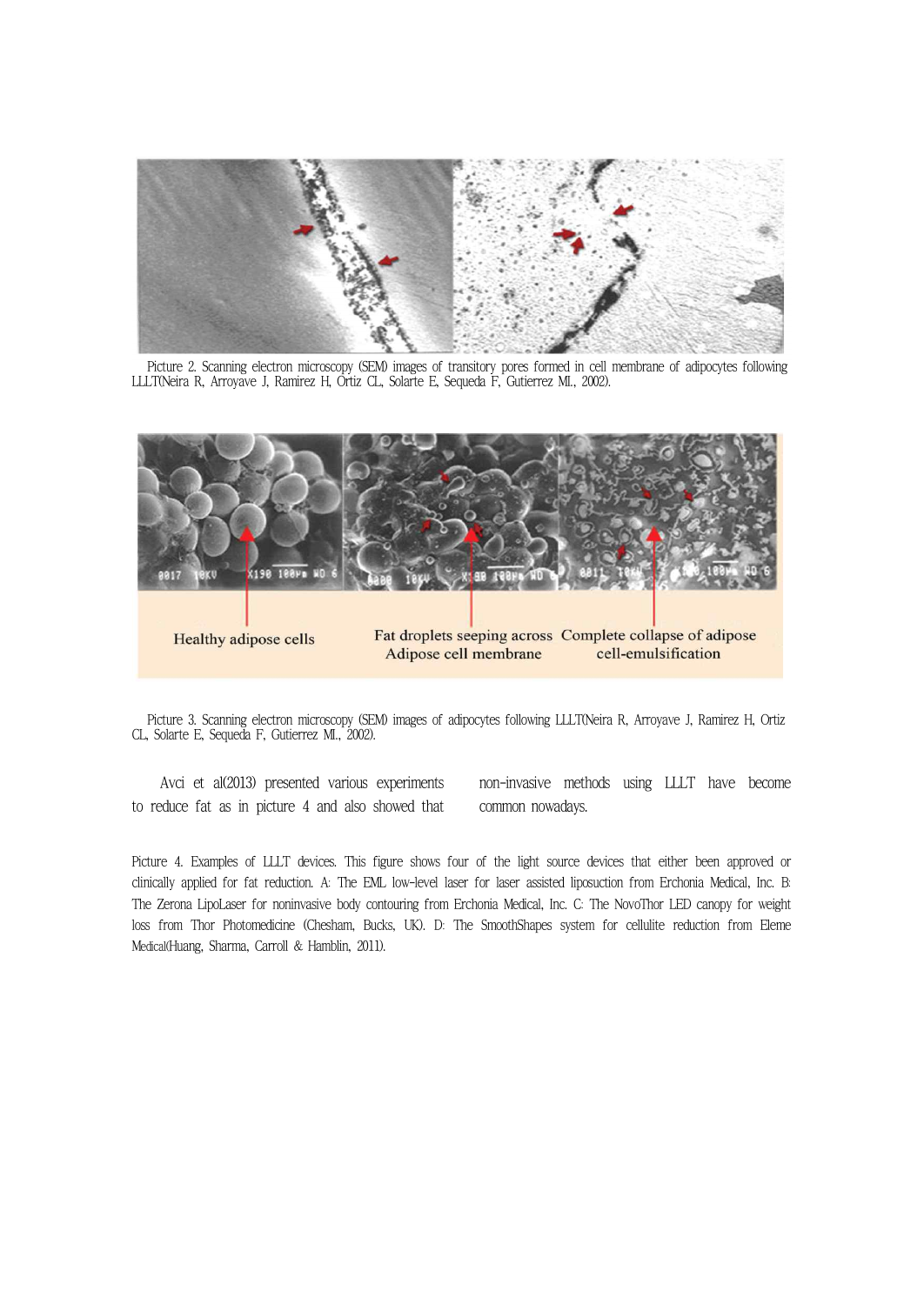

# Research method

### 1. Study subject

In this study, healthy adults aged between 18 and 65 were selected as participants. Participation selection criteria and participation exclusion criteria are as follows.

#### 1) Participant selection criteria

- Healthy adults aged between 18 and 65

- Adults who experienced weight change of 3kg within one month

- Those who agree to maintain their usual diet and exercise patterns during the clinical test

- Those who agree to suspend obesity treatment, such as medication and surgery during the clinical test

#### 2) Participation exclusion criteria

- Patients with high blood pressure and diabetes

-Those with medical history of cardio-cerebrovascular diseases

- Those on obesity treatment medicines
- Those who are not qualified for kinesiatrics
- Patients with skin conditions on abdomen
- Those with medical history of light allergies
- Those who were diagnosed with mental diseases
- Pregnant or breast-feeding women

- Those who clinicians think are not qualified for clinical tests

According to these criteria, 13 males and 27 females were selected as participants. Table 1 shows the characteristics of test groups and control groups. Table 2 represents the comparison of height, weight, and BMI between test groups and control groups. Difference of physical traits between the two groups was not significant.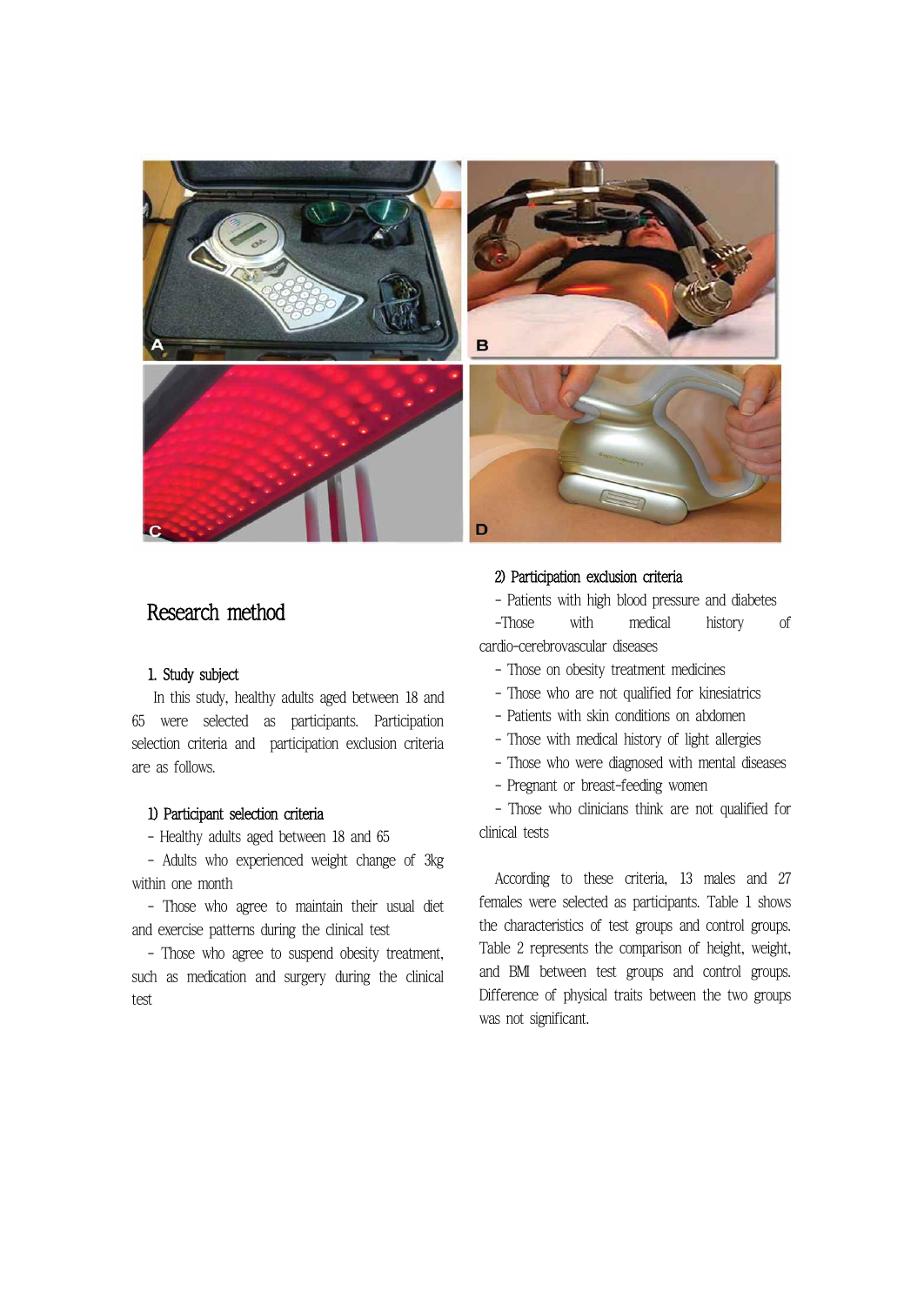| $\sim$ $\sim$ |           |            |               |
|---------------|-----------|------------|---------------|
| Category      |           | Test group | Control group |
|               |           | $n\%$      | $n\%$         |
|               | $20 - 29$ | 7(35)      | 3(15)         |
| Age           | $30 - 39$ | 5(25)      | 9(45)         |
|               | $40 - 49$ | 4(20)      | 4(20)         |
|               | $50 - 59$ | 4(20)      | 4(20)         |
|               | Total     | 20(100)    | 20(100)       |
| Gender        | Male      | 7(35)      | 7(35)         |
|               | Female    | 13(65)     | 13(65)        |
|               | Total     | 20(100)    | 20(100)       |

Table 1. Demographic characteristics of test group and control group

Table 2. Physical traits of test group and control group

| Category                | Test group   | Control group |        |
|-------------------------|--------------|---------------|--------|
|                         |              |               | value* |
| Height(cm)              | 163.4(6.37)  | 166.4(11.54)  | 0.602  |
| Weight(Kg)              | 71.23(15.38) | 73.89(18.48)  | 0.659  |
| BMI(Kg/m <sup>2</sup> ) | 26.61(3.84)  | 26.73(4.48)   | 0.738  |

\* Mann-Whitney U tested

### 2. Mediation method

40 participants were randomly categorized into test group and control group. Participants in test group wore LumiDiet Belt (Picture 5, Manufactured by Double H) on their abdomen for 30 minutes and then did aerobic exercise (walking) afterwards. They did aerobic exercise 3 times a week (30 minutes for

each session) and researchers visited them to verbally check and record their exercise patterns.

Participants in control group did not use the LED device and only did the same amount of aerobic exercise (walking) as the participants in test group.



Picture 5. LumiDiet Belt (Manufactured by Double H)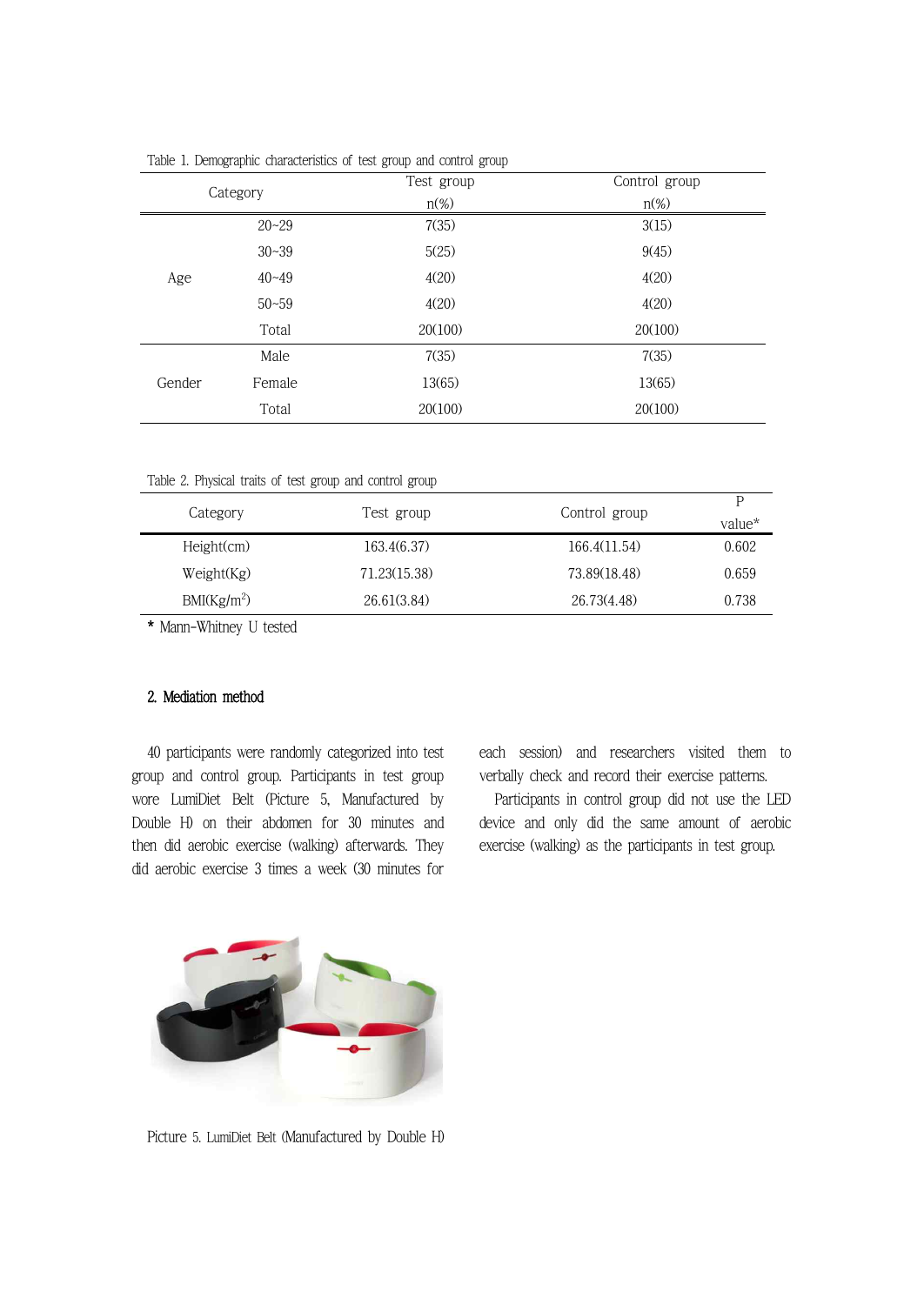The clinical test lasted for 4 weeks. In order to measure abdominal fat loss in participants, waist circumference and weight of participants were measured 2 weeks and 4 weeks into the test respectively. Also, pictures of participants' abdomen were taken to compare the difference before and after the test.

Also, on the  $2^{\rm nd}$  and  $4^{\rm th}$  week of the test, verbal

surveys were conducted about whether the participants were satisfied and the safety of the device.

All the results were measured as single blind methods.

Table 2 shows the characteristics of the LED device used in the test.

| Table 2. Characteristics of LED device used in the test |  |  |
|---------------------------------------------------------|--|--|
|---------------------------------------------------------|--|--|

| Item                                 |                                                   |
|--------------------------------------|---------------------------------------------------|
| Wavelength                           | $640 - 680$ nm + $850$ nm                         |
| Irradiance per unit area             | $10 \text{ mW/cm}^2$                              |
| Light emitting area                  | $30 \text{ cm} \times 15 \text{ cm}$              |
| Time                                 | 30 minutes / session                              |
| Dose (Energy transfer per unit area) | 18 Joule/cm <sup>2</sup> (Optical power $x$ time) |

#### 3. Statistical analysis method

All the results were indicated as mean  $\pm$ standard deviation. Frequency analysis of measured variables and default statistics were taken into calculation. In order to compare the waist circumference and weight before and after the mediation, Mann-Whitney U test (non-parametric test) was used since the number of research subjects is under 30 for test group and control group

respectively. All the tests were analyzed using IBM SPSS statistics 23 program.

This study complies with WMA Helsinki Declaration and has been approved by Institutional Review Board (IRB) of Dankook University Hospital. Based on explanation from researchers, consent was obtained from all study subjects.

### **Results**

Table 4 shows the comparison of waist circumference and weight of 40 clinical test participants before and after the mediation. As in table 4, waist circumference of test group was down by  $0.34 \pm 2.71$  (P $\times$ 0.05) on average. Waist circumference of control group, on the other hand was up by  $0.36 \pm 1.71$  cm on average. Weight of test group was reduced by  $0.35 \pm 0.93$  kg (P $\times$ 0.05) on

average and weight of control group was up by  $0.23 \pm$  (SD 1.28 kg (P $\times$ 0.05) on average. In the abdominal obesity treatment that consists of 30 minute exercise (3 times a week) and 4 weeks of light therapy, waist circumference and weight of test group decreased more compared to control group. However, difference before and after the mediation was not statistically significant (P $\times$ 0.05).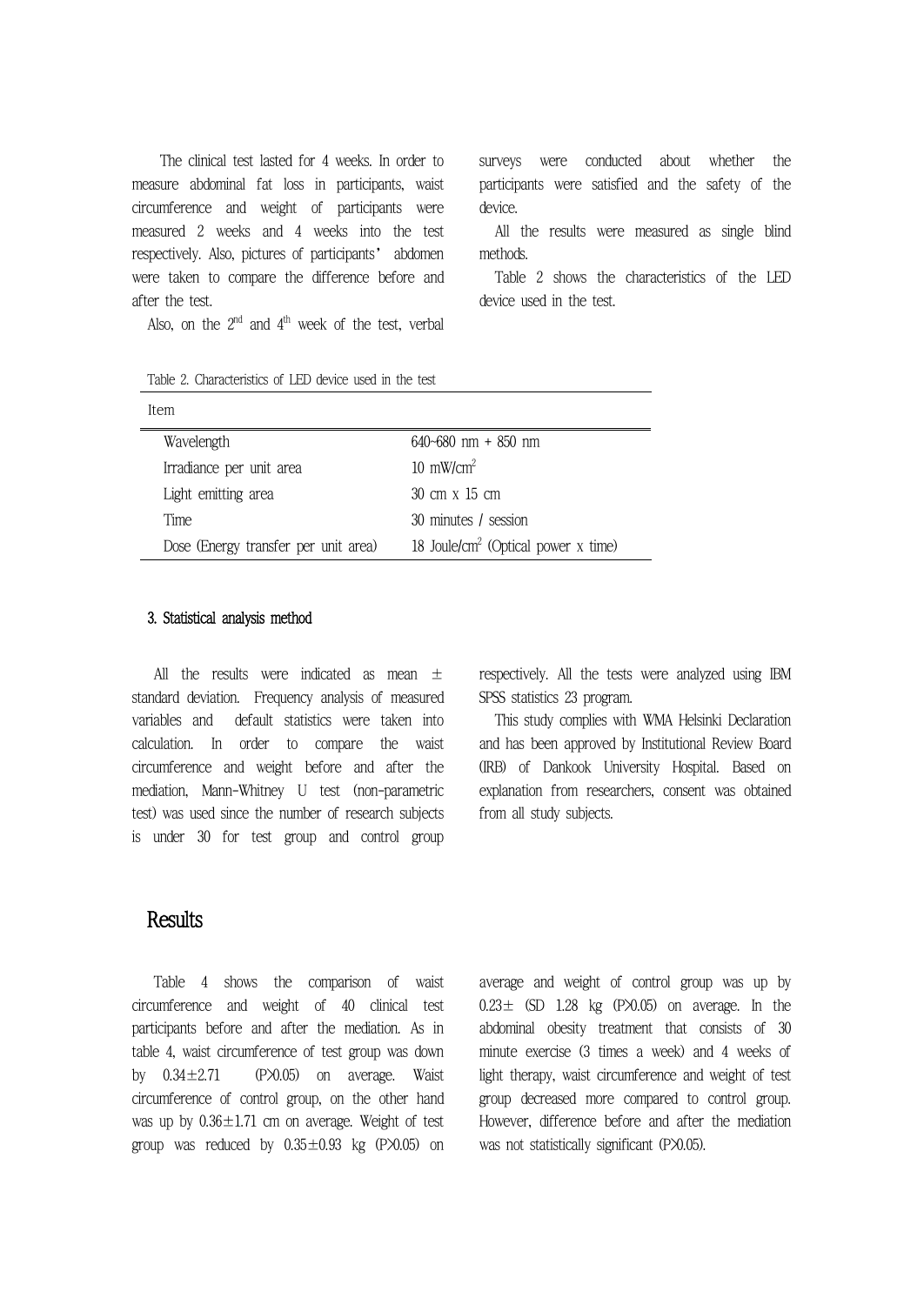To be more precise, however, waist circumference of 9 out of 20 participants in test group decreased by over 2cm. 4 of them experienced over 3cm or up to 4.7cm decrease in waist circumference. Weight of 9 participants in test group who experienced a decrease in waist circumference of over 2cm was down 0.3 kg on average. Some participants in test group whose waist circumference was down by over 3cm also experienced weight loss of 2.5 kg. Some of the participants in control group experienced a 2cm decrease in waist circumference merely by simple aerobic exercise. Waist circumference of 13 of 20 participants and weight of 15 participants in test group decreased. Some participants in test group did

not go with their usual diet and binge ate during the test. As a result, there waist circumference increased 4~5cm, but still there was not any weight change before and after the test. This is because ATP production was activated in cells due to red and near infrared LED light.

circumference reduction was compared between test group and control group in table 5 and 6. Picture 6 shows the changes in waist circumference of participants in test group.

LED therapy to reduce abdominal fat is considered to be safe since no side effect or unexpected abnormal reaction has been reported during the clinical test.

|  |  |  | Table 4. Weight/waist circumference changes of test and control group |  |  |  |  |  |  |  |
|--|--|--|-----------------------------------------------------------------------|--|--|--|--|--|--|--|
|--|--|--|-----------------------------------------------------------------------|--|--|--|--|--|--|--|

| Cate                                       |                     | Test group (N=20)            |                                      |            | Control $group(N=20)$ |                              |                                       |            |
|--------------------------------------------|---------------------|------------------------------|--------------------------------------|------------|-----------------------|------------------------------|---------------------------------------|------------|
| gory                                       |                     | Average (Standard deviation) |                                      |            |                       | Average (Standard deviation) |                                       |            |
|                                            | Before<br>mediation | weeks<br>4<br>after          | Difference<br>before<br>and<br>after | P<br>value | Before<br>mediation   | weeks<br>4<br>after          | Differenc<br>before<br>e<br>and after | P<br>value |
| Weigh<br>t<br>(Kg)                         | 71.23(15.38)        | 70.98(15.67)                 | $-0.35(0.93)$                        | 0.343      | 73.9(18.48)           | 74.12(18.34)                 | 0.23(1.27)                            | 0.251      |
| waist<br>circ<br>umf<br>ere<br>nce<br>(cm) | 89.75(10.41)        | 89.4(10.12)                  | $-0.34(2.71)$                        | 0.599      | 91.9(10.7)            | 92.2(11.02)                  | 0.36(1.71)                            | 0.616      |

Table 5. Weight loss of test and control group by grade

| Grade              |       | Over 2 Kg | $1 - 1.9$ Kg | $0.5 - 1$ Kg |  |
|--------------------|-------|-----------|--------------|--------------|--|
| Test group (Number |       |           | 9            | 12           |  |
| of participants)   |       |           |              |              |  |
| Control            | group |           |              |              |  |
| (Number)           | of    |           | 3            |              |  |
| participants)      |       |           |              |              |  |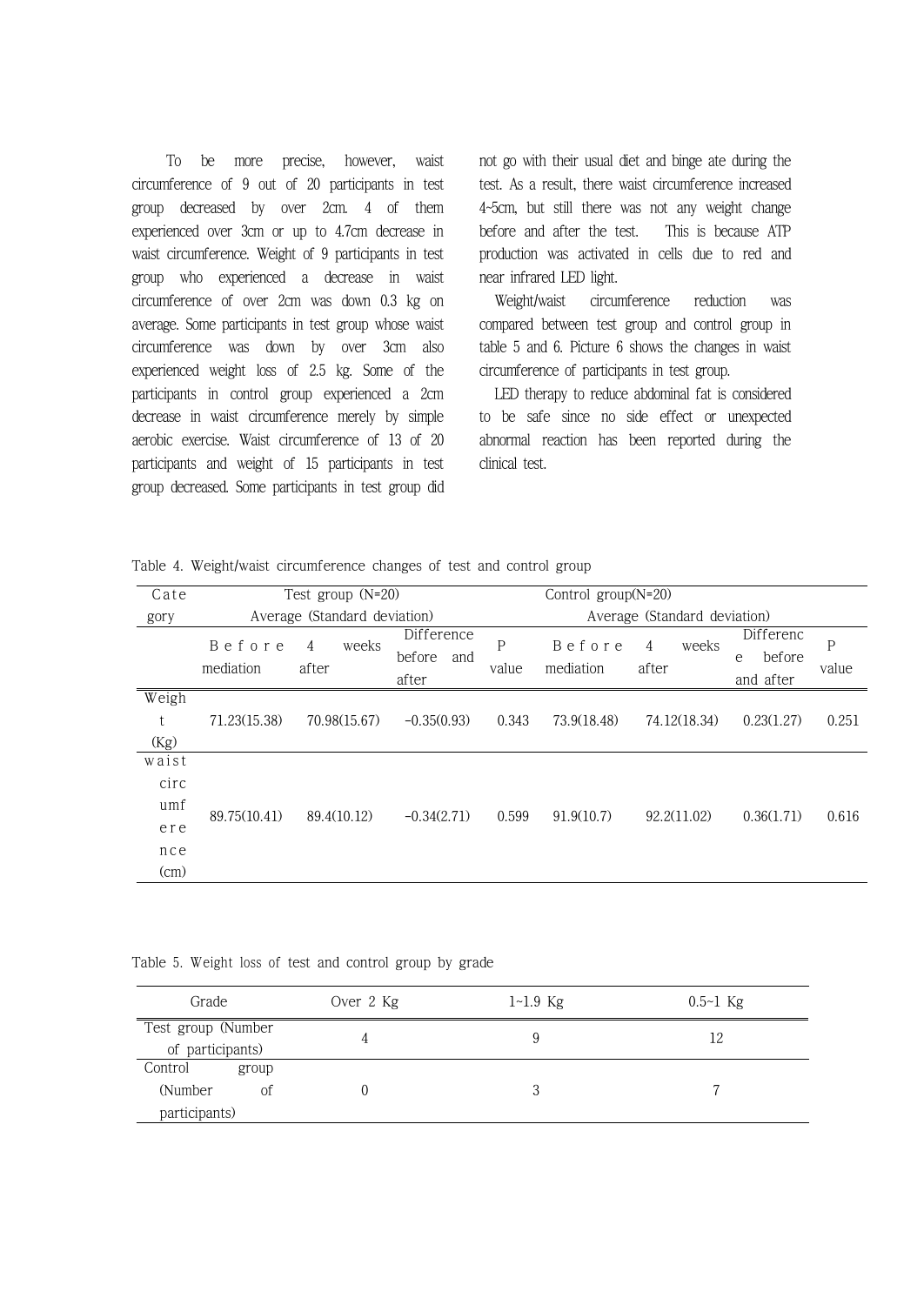| Grade                                  |       | Over 3 cm | $2 - 2.9$ cm | $0.5 - 1.9$ cm |
|----------------------------------------|-------|-----------|--------------|----------------|
| Test group (Number<br>of participants) |       |           | 9            |                |
| Control                                | group |           |              |                |
| (Number)                               | of    |           |              |                |
| participants)                          |       |           |              |                |

Table 6. Waist circumference reduction of test and control group by grade



a) Before mediation b) 4 weeks after



Picture 6. Change in the shape of the abdomen of test group before and after the mediation

## **Discussion**

 The clinical test where red and near infrared LED light of 640~680 nm or 850 nm wavelength was applied to abdomen with aerobic exercise side by side has been proven effective with no side effect or aftereffect. As a result, the method is considered to be non-invasive and safe. Doing aerobic exercise and red and infrared

LED therapy at the same time was effective in reducing abdominal fat. Quantitatively speaking, 65% of participants in test group experienced a decrease in waist circumference and 75% experienced weight loss. For those in test group whose waist circumference reduced over 2cm, 45% of them experienced relatively little weight loss. According to papers by Caruso-Davis, Guillot, Podichetty, Mashtalir, and Dhurandhar et al(2011), red and infrared LED light is absorbed in fat cells and it resolves fat cells, thereby getting rid of fat acid and glycerol from fat cells. Due to this mechanism, LLLT therapy is found to be effective in reducing abdominal fat.

In addition, for some participants in test group with bad constipation, it was reported that their symptoms were relieved during the LED therapy in some cases. In order to prove such effects, more practical clinical trials are necessary in the future. Also, it has been reported that there were improvements in blood circulation and skin elasticity temporarily. According to Avci, Gupta, Sadasivam, Vecchio, and Pam, & Hamblin(2013), this was due to the increase in collagen and fibroblast in the skin as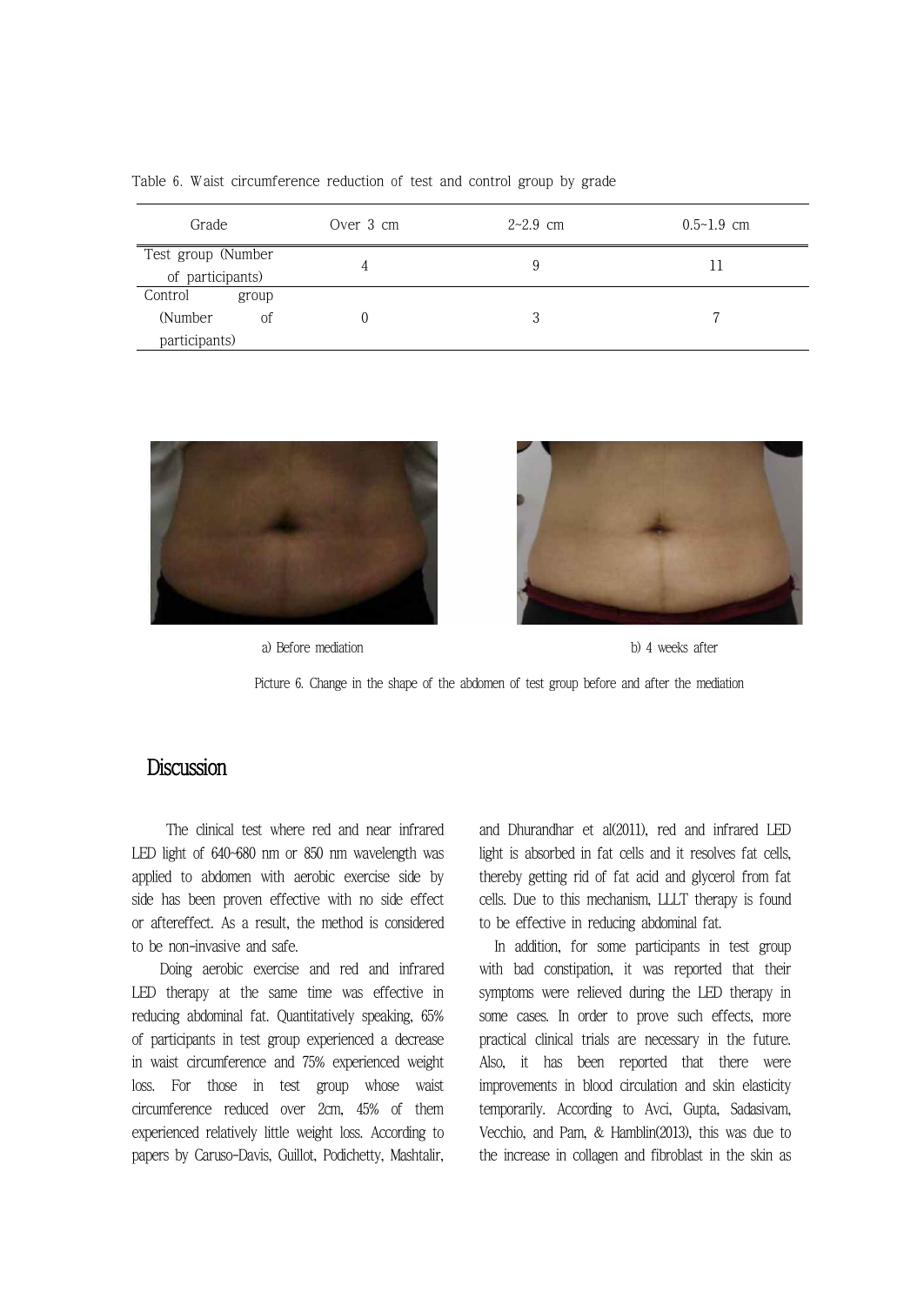red and infrared LED light was absorbed in the skin.

There are a few limitations of this study. First, abdominal fat reduction before and after the mediation was not significant. The number of participants was not high enough to acquire statistically meaningful results. Second, 4 weeks of clinical test period was not long enough to prove the effects of LLLT. Third, it was not easy for the participants to maintain their usual diet during the test. Waist circumference and weight can be measured differently depending on what they have

# **Conclusion**

infrared LED light of 640~680 nm or 850 nm wavelength was applied to 40 subjects (20 subjects in test group, 20 in control group) was conducted, waist circumference and weight of subjects in test group decreased more compared to those in control group who only did aerobic exercise. 9 out of 20 eaten on that day.

Despite such limitations, it is considered that aerobic exercise combined with non-invasive LED therapy is an effective obesity treatment method. If the non-invasive LED therapy, which is effective in relieving pain and reducing fat, is combined with aerobic exercise and used as a common obesity treatment method across the country, it will contribute to improving public health and lifestyle habits.

participants (45%) in test group saw their waist circumference decrease by  $2 \sim 4.5$  cm.

 LLLT is considered to be a safe method to reduce abdominal fat as it did not show any side

The study comes to this conclusion. The study comes to this conclusion. When a single blind study where red and near ULLT, generally known to be effective in r LLLT, generally known to be effective in relieving. pain, is also proved to be helpful in reducing abdominal fat, according to the test. As a result, it would be effective to use non-invasive LLLD using red and infrared LED light as a obesity treatment method, combined with aerobic exercise.

# Reference

- Segula D(2014), Complications of obesity in adults: A short review of the literature, Malawi Medical Journal, 26(1), 20-24
- Karcher H.-S., Holzwarth R., Mueller H.P., Ludolph A.C., Huber R., & et al(2013), Body Fat Distribution as a Risk Factor for Cerebrovascular Disease: An MRI-Based Body Fat Quantification Study, Cerebrovasc Dis., 35(4), 341-348
- Robert F. Jackson, Fredric A. Stern, Rodrigo Neira, Clara L. Ortiz-Neira, Jillian Maloney(2012), Application of Low-Level Laser Therapy for Noninvasive Body Contouring, Lasers in Surgery and Medicine, 44, 211-217
- Elizabeth McRae & Jaime Boris(2013), Independent evaluation of low-level laser therapy at 635 nm for non-invasive body contouring of the waist, hips, and thighs, Lasers in Surgery and Medicine., 45, 1–7
- Robert F. Jackson & Ryan Maloney(2011), The Use of Low-Level Laser Therapy for Noninvasive Body Contouring, Aesthetic Medicine, 509-518
- Pinar Avci, Theodore T. Nyame, Gaurav K. Gupta, Magesh Sadasivam, Michael R. Hamblin(2013), Low-Level Laser Therapy for Fat Layer Reduction : A Comprehensive Review, Lasers in Surgery and Medicine, 456), 349-357
- Ying-Ying Huang, Sulbha K. Sharma, James Carroll, Michael R. Hamblin(2011), BIPHASIC DOSE